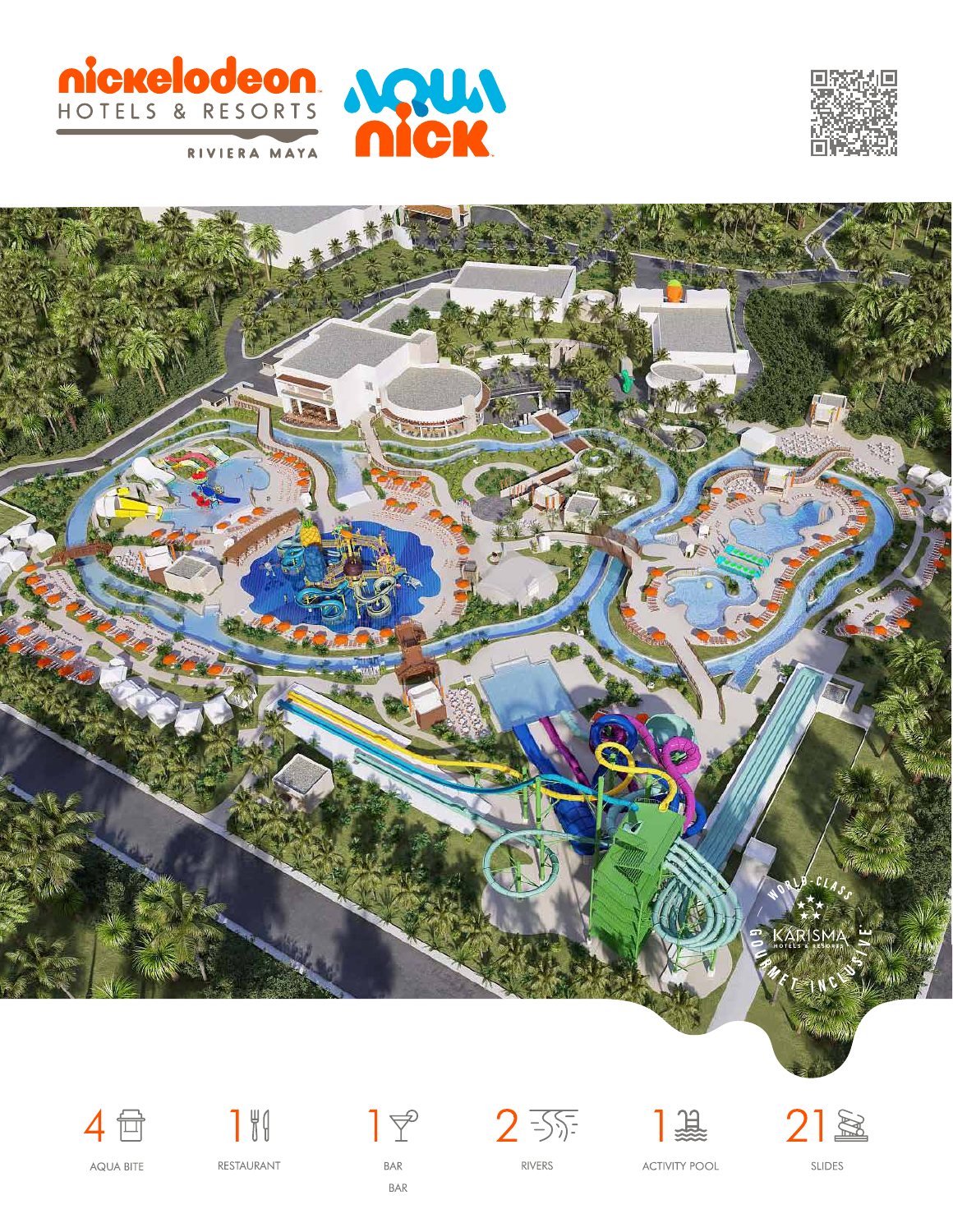



# AQUA NICK

Welcome to Aqua Nick, a sprawling 6-acres of Nickelodeon™ themed water park surrounded by lush tropical gardens, over 500 meters of adventure and lazy rivers and an entertainment schedule that will keep guests smiling all day long. Located 28 km south of the Cancun Airport in one of the world's top destinations, the magical Riviera Maya, México.

Gourmet Inclusive® food & beverage offerings range from urban eats such as poke bowls and pizzas, to scheduled Character Breakfast/Dining with some of your favorite Nickelodeon™ friends.

Guests of Nickelodeon™ Hotels & Resorts Riviera Maya enjoy complimentary unlimited access with exclusive early access during their stay. The park features bracelets for guests to load with funds to cover transactions from food and beverage and more.

Located just steps from the hotel lobby, guests can hop on the shuttle from the designated stops located throughout the resort. Upon arrival, guests will find the majestic Mayan inspired entrance structure which leads to our Nickelodeon™ Shop. Panoramic views of the water park, chock-full of Nickelodeon™ collectables, gifts, apparel, toys and more for the ultimate in fan gear and memorabilia. Just outside guests have the chance to meet & greet with some of their favorite Nickelodeon™ Characters, at scheduled times, throughout the day.

# **FOOD & BEVERAGE**

All the play that is about to happen is sure to work up any appetite and with different outlets to choose from, there is something for everyone.

#### NICK BISTRO

Open for Breakfast and Lunch. Featuring easy, family-friendly food selections this sit-down dining venue also serves as the character dining center for the resort.

# CHARACTER BREAKFAST: PAJAMA JAM @ NICK BISTRO

This is a NO SLEEP ZONE! Wake up to party in your PJs with some of your favorite Nickelodeon™ characters. Featuring an epic food display breakfast, character performances, photo opportunities, meet and greets and take-home gifts, it's a great way to start the day. \*Charges apply.

# AQUA BITE – URBAN EATS

Aqua Bite are casual, al fresco venues where guests can grab urban food favorites for lunch, snacks or even treats without leaving or sacrificing the view and action of Aqua Nick. There are four venues serving favourites including:

- Pizzas
- Hamburgers & Hot Dogs
- Poke Bowl

# **EX WATER STRUCTURES & ACTIVITIES**

### ACTIVITY POOL

The pool for more adventurous water play with scheduled water activities and experiences. Highlights include:

- Wave ball: A colorful ball that creates waves for an ocean-like experience
- Climbing wall: Climb to new heights and build strength
- Water walk system: A playground that will help kids defy water with floating pads

# NICK LIVE! POOLSIDE

The mess is hitting the deck! Nick Live! Poolside pulls contestants right out of the water to compete in outrageous Nickelodeon™ games, where players make the pies fly and winners earn a dousing of Nickelodeon™ Slime!

#### ADVENTURE RIVER

220 m / 720 ft of fast paced water fun Guests enjoy scenery and themed sculptures as they travel around the park on this adventure river entertained by the motion of the waves and changing pace of the water.

#### LAZY RIVER

335 m / 1100 ft of meandering water delight

This lazy river winds throughout the park with themed sculptures, water features and surprises along the way. The leisurely pace and more shallow depth make this a perfect option for relaxation and fun for our youngest guests.

#### SOAK SUMMIT MAIN TOWER

# Over 700 m / 2300 ft of slides

Soak Summit is an 18 metre high tower with the most amazing and exhilarating views of the park. Featuring multiple levels and the most thrilling water slides including:

#### The Big Plunge - Single rider body slide

Not for the faint of heart! This horizontal looping thrill starts with a trapdoor free fall drop then races riders around the horizontal loop all while nervous guests look on.

#### Riptide Rush - Single rider body slide

An adrenaline rush from start to finish. Anticipation builds as guests go through Riptide Rush's enclosed entrance before it opens and drops straight down. Visible from a distance, guests will want to stop and watch brave riders test their mettle.

#### Tubular Twist - Single rider body slide

Thrilling twists and turns. One of our fastest rides, guests will zoom through steep slopes.

#### Gnarly Half-pipe - Double rider tube slide

Totally tubular! As rafts climb high, experience exciting back-and-forth downstream velocity throughout this enclosed slide.

# Swirl n´ Whirl - Double rider tube slide

Spin and splash through close corners and high-banking turns. Riders will zigzag through this tight coiling slide as they descend into fast, near-vertical oscillations.

#### Bowl Blaster - Double rider tube slide

Get bowled over. Thrill-seekers are launched into the large, cavernous bowl where centrifugal forces keep riders high on the wall for several rotations. Eagerly awaiting guests can watch riders circle below, building anticipation for their own future fun.

#### Rad Racers - Mat racers

Ready, set, race! This side-by-side, multi-lane mat racer water slide lets riders compete head-to-head in a rad race to the finish line.